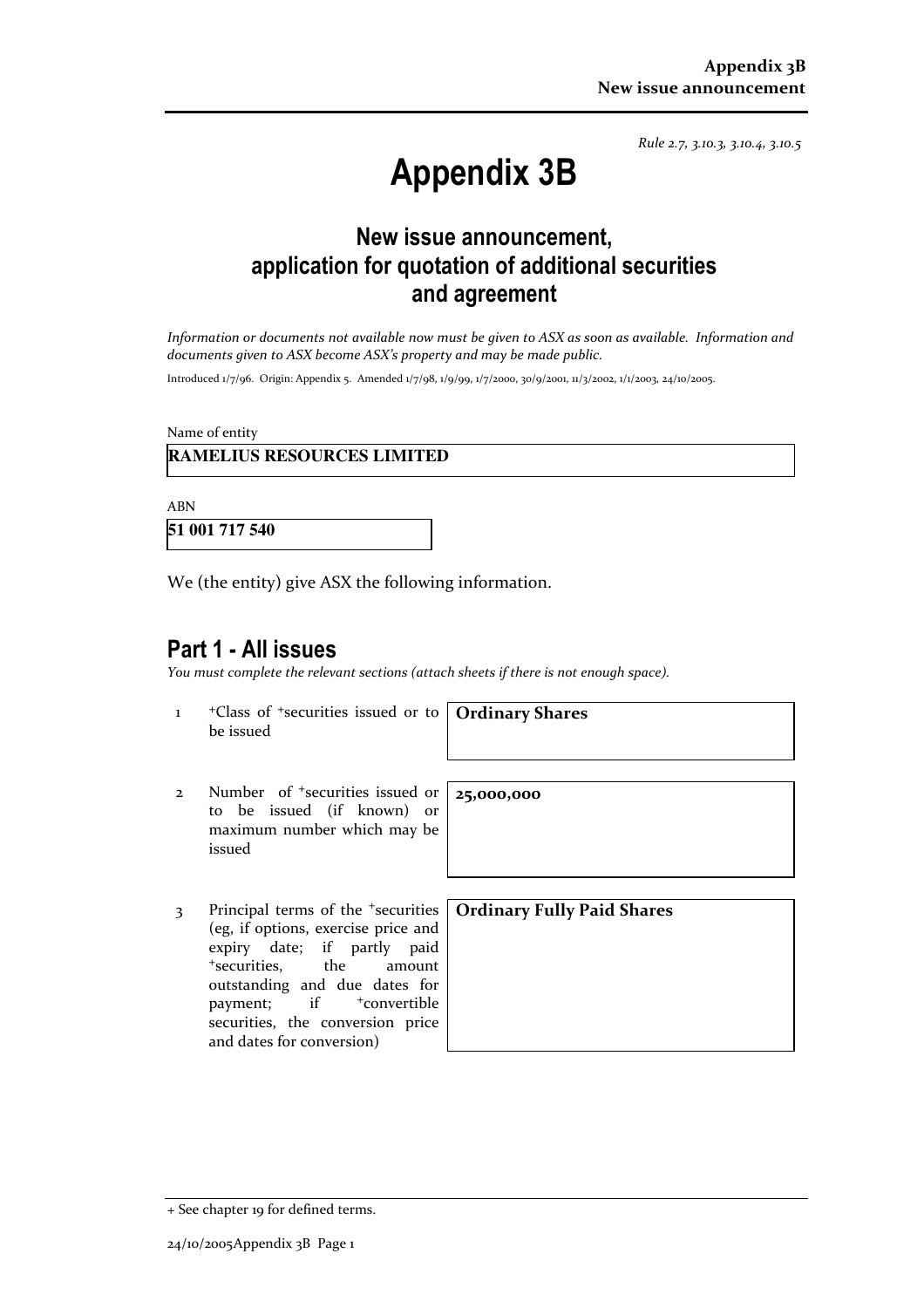| 4 | Do the <sup>+</sup> securities rank equally in<br>all respects from the date of<br>allotment with an existing <sup>+</sup> class<br>of quoted <sup>+</sup> securities?<br>If the additional securities do not                                                                                                                                                  | Yes                                                                       |                        |  |
|---|----------------------------------------------------------------------------------------------------------------------------------------------------------------------------------------------------------------------------------------------------------------------------------------------------------------------------------------------------------------|---------------------------------------------------------------------------|------------------------|--|
|   | rank equally, please state:<br>the date from which they do<br>which they<br>the extent to<br>for<br>participate<br>the<br>next<br>dividend, (in the case of a<br>trust, distribution) or interest<br>payment<br>the extent to which they do<br>٠<br>not rank equally, other than in<br>relation to the next dividend,<br>distribution<br>interest<br><b>or</b> |                                                                           |                        |  |
|   | payment                                                                                                                                                                                                                                                                                                                                                        |                                                                           |                        |  |
| 5 | Issue price or consideration                                                                                                                                                                                                                                                                                                                                   | \$0.20 per share                                                          |                        |  |
|   |                                                                                                                                                                                                                                                                                                                                                                |                                                                           |                        |  |
| 6 | Purpose of the issue<br>(If issued as consideration for the<br>acquisition of assets,<br>clearly<br>identify those assets)                                                                                                                                                                                                                                     | <b>Issue pursuant to Share Placement</b><br>announced on 3 September 2013 |                        |  |
| 7 | Dates of entering <sup>+</sup> securities<br>into uncertificated holdings or<br>despatch of certificates                                                                                                                                                                                                                                                       | 13 September 2013                                                         |                        |  |
|   |                                                                                                                                                                                                                                                                                                                                                                |                                                                           |                        |  |
| 8 | <sup>+</sup> class<br>Number<br>and<br>of<br>all<br><sup>+</sup> securities<br>quoted<br>on<br><b>ASX</b><br>(including the<br>securities<br>in<br>clause 2 if applicable)                                                                                                                                                                                     | 362,974,409                                                               | <b>Ordinary Shares</b> |  |
|   |                                                                                                                                                                                                                                                                                                                                                                |                                                                           |                        |  |

<sup>+</sup> See chapter 19 for defined terms.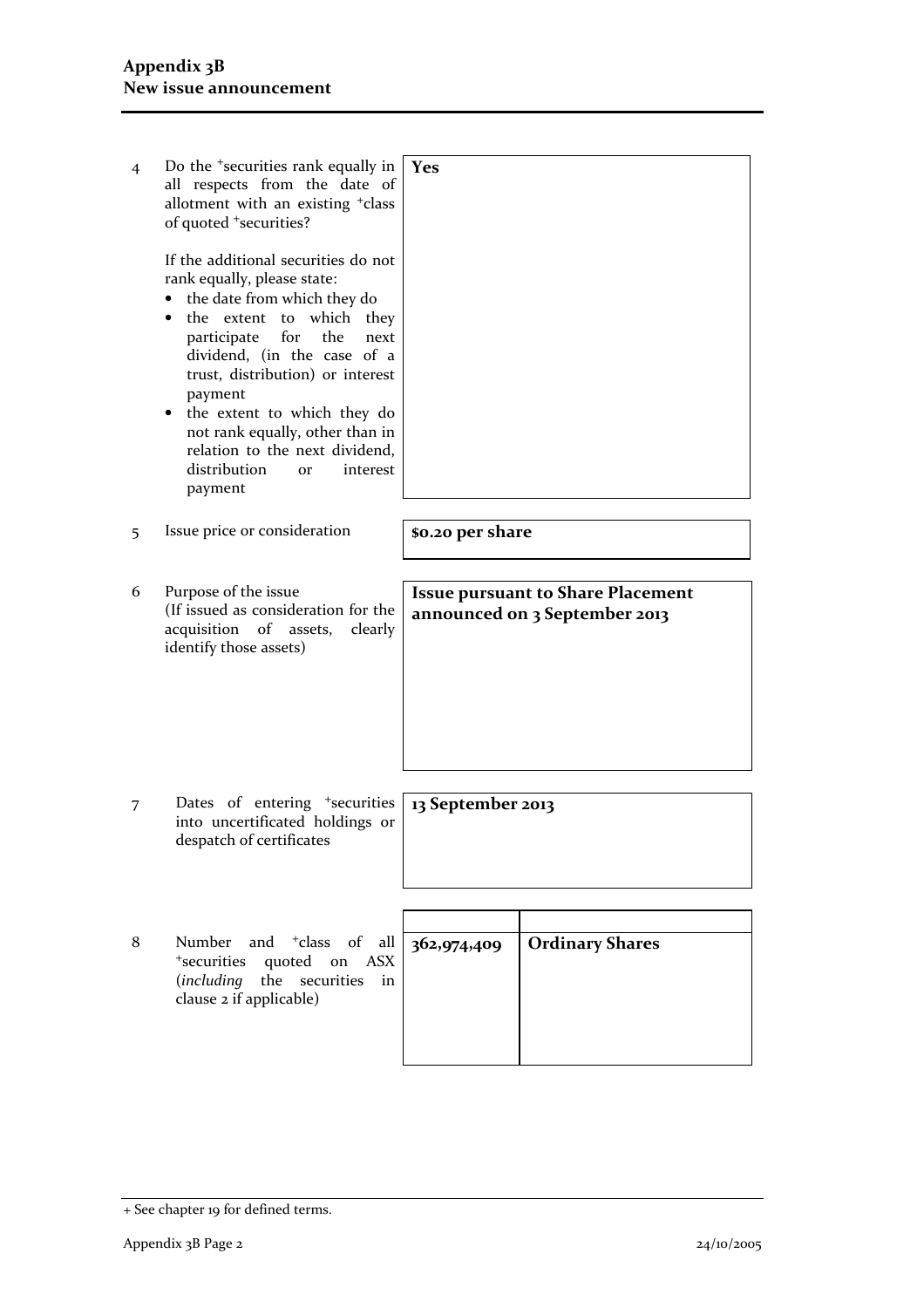|                                                                                                                                  | Number | <sup>+</sup> Class                                                                                                                                                                |
|----------------------------------------------------------------------------------------------------------------------------------|--------|-----------------------------------------------------------------------------------------------------------------------------------------------------------------------------------|
| Number and <sup>+</sup> class of all<br>*securities not quoted on ASX<br>(including the securities in<br>clause 2 if applicable) | 55,250 | <b>Ordinary Shares (Shares</b><br>are restricted until the<br>earlier of:<br>14 September 2013; and the<br>time when the employee<br>ceases to be employed by a<br>group company. |
|                                                                                                                                  |        |                                                                                                                                                                                   |

10 Dividend policy (in the case of a  $\vert$  **Dividends are payable at the discretion** trust, distribution policy) on the increased capital (interests) of the Directors

# Part 2 - Bonus issue or pro rata issue - N/A-

| 11 | holder<br>security<br>approval<br><i>Is</i><br>required?                                                                                                                    |  |
|----|-----------------------------------------------------------------------------------------------------------------------------------------------------------------------------|--|
| 12 | Is the issue renounceable or non-<br>renounceable?                                                                                                                          |  |
| 13 | Ratio in which the <sup>+</sup> securities<br>will be offered                                                                                                               |  |
| 14 | <sup>+</sup> Class of <sup>+</sup> securities to which the<br>offer relates                                                                                                 |  |
| 15 | determine<br>+Record<br>date<br>to<br>entitlements                                                                                                                          |  |
| 16 | different<br>Will<br>holdings<br>on<br>registers (or subregisters) be<br>aggregated<br>calculating<br>for<br>entitlements?                                                  |  |
| 17 | Policy for deciding entitlements<br>in relation to fractions                                                                                                                |  |
| 18 | Names of countries in which the<br>entity has <sup>+</sup> security holders who<br>will not be sent new issue<br>documents<br>Note: Security holders must be told how their |  |
|    | entitlements are to be dealt with.                                                                                                                                          |  |
|    | Cross reference: rule 7.7.                                                                                                                                                  |  |

<sup>+</sup> See chapter 19 for defined terms.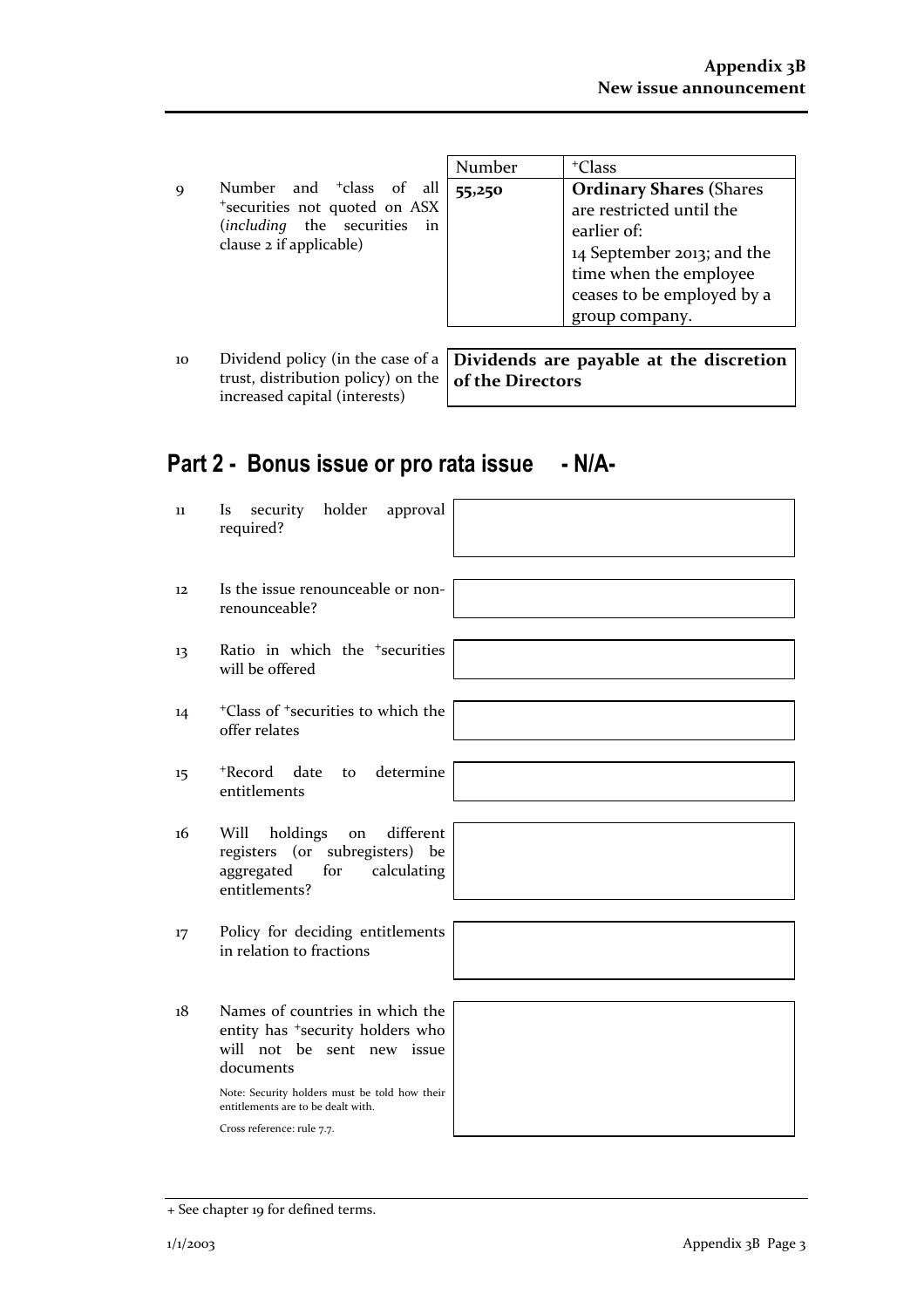### Appendix 3B New issue announcement

| 19 | Closing date for receipt<br>of<br>acceptances or renunciations                                                                                                                         |  |
|----|----------------------------------------------------------------------------------------------------------------------------------------------------------------------------------------|--|
|    |                                                                                                                                                                                        |  |
| 20 | Names of any underwriters                                                                                                                                                              |  |
|    |                                                                                                                                                                                        |  |
| 21 | Amount of any underwriting fee<br>or commission                                                                                                                                        |  |
|    |                                                                                                                                                                                        |  |
| 22 | Names of any brokers to the<br>issue                                                                                                                                                   |  |
|    |                                                                                                                                                                                        |  |
| 23 | Fee or commission payable to the<br>broker to the issue                                                                                                                                |  |
|    |                                                                                                                                                                                        |  |
| 24 | Amount of any handling fee<br>payable to brokers who lodge<br>acceptances or renunciations on<br>behalf of <sup>+</sup> security holders                                               |  |
|    |                                                                                                                                                                                        |  |
| 25 | If the issue is contingent on<br>*security holders' approval, the<br>date of the meeting                                                                                               |  |
|    |                                                                                                                                                                                        |  |
| 26 | Date entitlement and acceptance<br>form and prospectus or Product<br>Disclosure Statement will be sent<br>to persons entitled                                                          |  |
|    |                                                                                                                                                                                        |  |
| 27 | If the entity has issued options,<br>and the terms entitle option<br>participate<br>holders<br>to<br>on<br>exercise, the date on<br>which<br>notices will be sent to option<br>holders |  |
|    |                                                                                                                                                                                        |  |
| 28 | Date rights trading will begin (if<br>applicable)                                                                                                                                      |  |
|    |                                                                                                                                                                                        |  |
| 29 | Date rights trading will end (if<br>applicable)                                                                                                                                        |  |
|    |                                                                                                                                                                                        |  |
| 30 | How do <sup>+</sup> security holders sell                                                                                                                                              |  |
|    | their entitlements in full through<br>a broker?                                                                                                                                        |  |

<sup>+</sup> See chapter 19 for defined terms.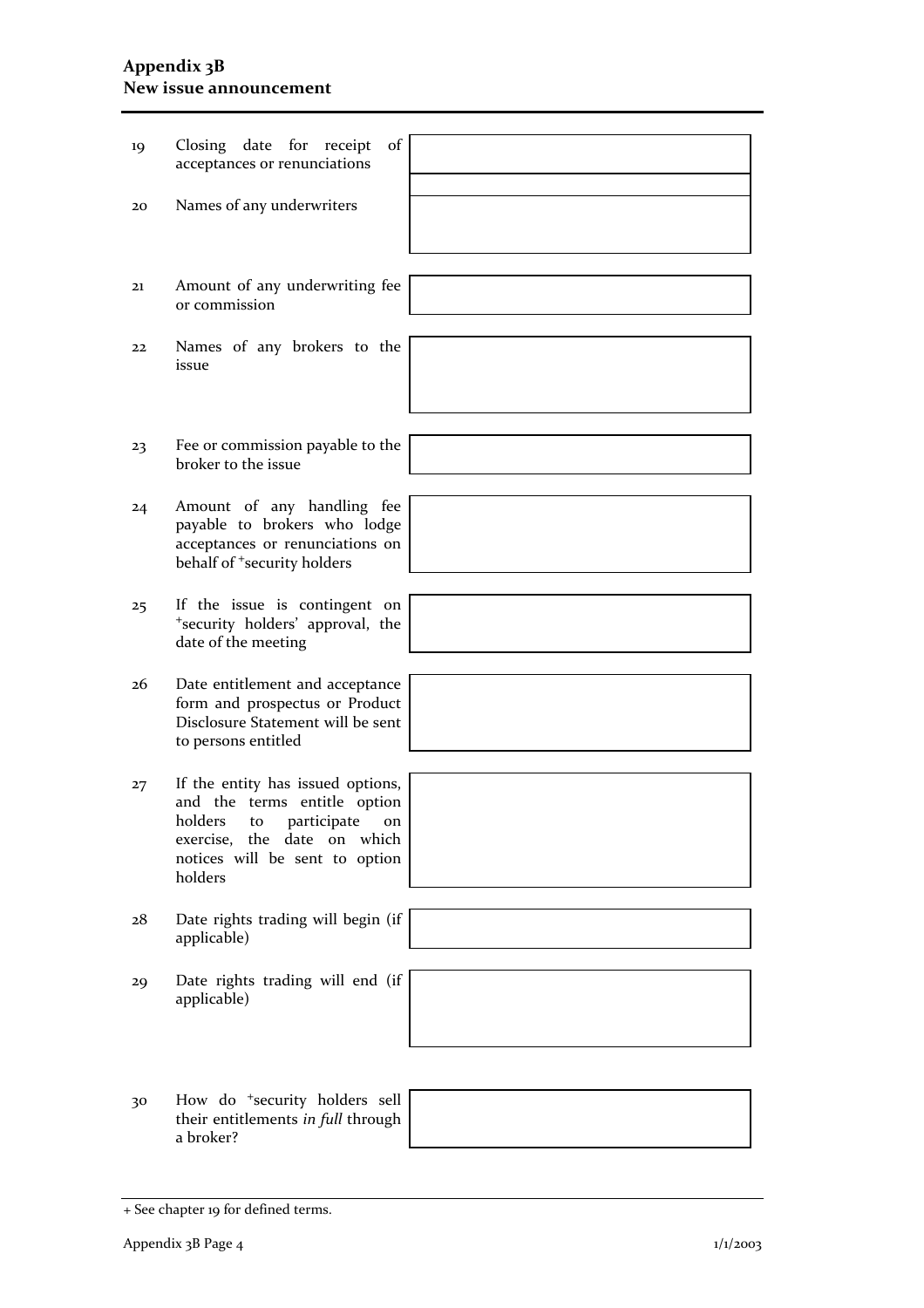- 31 How do <sup>+</sup>security holders sell<br>part of their entitlements their entitlements through a broker and accept for the balance?
- 32 How do <sup>+</sup>security holders dispose of their entitlements (except by sale through a broker)?

|    | <sup>+</sup> Despatch date |
|----|----------------------------|
| 33 |                            |

| e |  |
|---|--|
| V |  |
|   |  |
|   |  |
|   |  |

# Part 3 - Quotation of securities

You need only complete this section if you are applying for quotation of securities

- 34 Type of securities (tick one)
- (a)  $\sqrt{\phantom{a}}$  Securities described in Part 1
- (b) All other securities

Example: restricted securities at the end of the escrowed period, partly paid securities that become fully paid, employee incentive share securities when restriction ends, securities issued on expiry or conversion of convertible securities

## Entities that have ticked box 34(a)

#### Additional securities forming a new class of securities -N/A-

|           |  |  | Tick to indicate you are providing the information or |  |
|-----------|--|--|-------------------------------------------------------|--|
| documents |  |  |                                                       |  |

35 If the <sup>+</sup>securities are <sup>+</sup>equity securities, the names of the 20 largest holders of the additional <sup>+</sup>securities, and the number and percentage of additional <sup>+</sup>securities held by those holders

36 If the <sup>+</sup>securities are <sup>+</sup>equity securities, a distribution schedule of the additional <sup>+</sup>securities setting out the number of holders in the categories 1 - 1,000 1,001 - 5,000 5,001 - 10,000 10,001 - 100,000 100,001 and over

37 A copy of any trust deed for the additional +securities

<sup>+</sup> See chapter 19 for defined terms.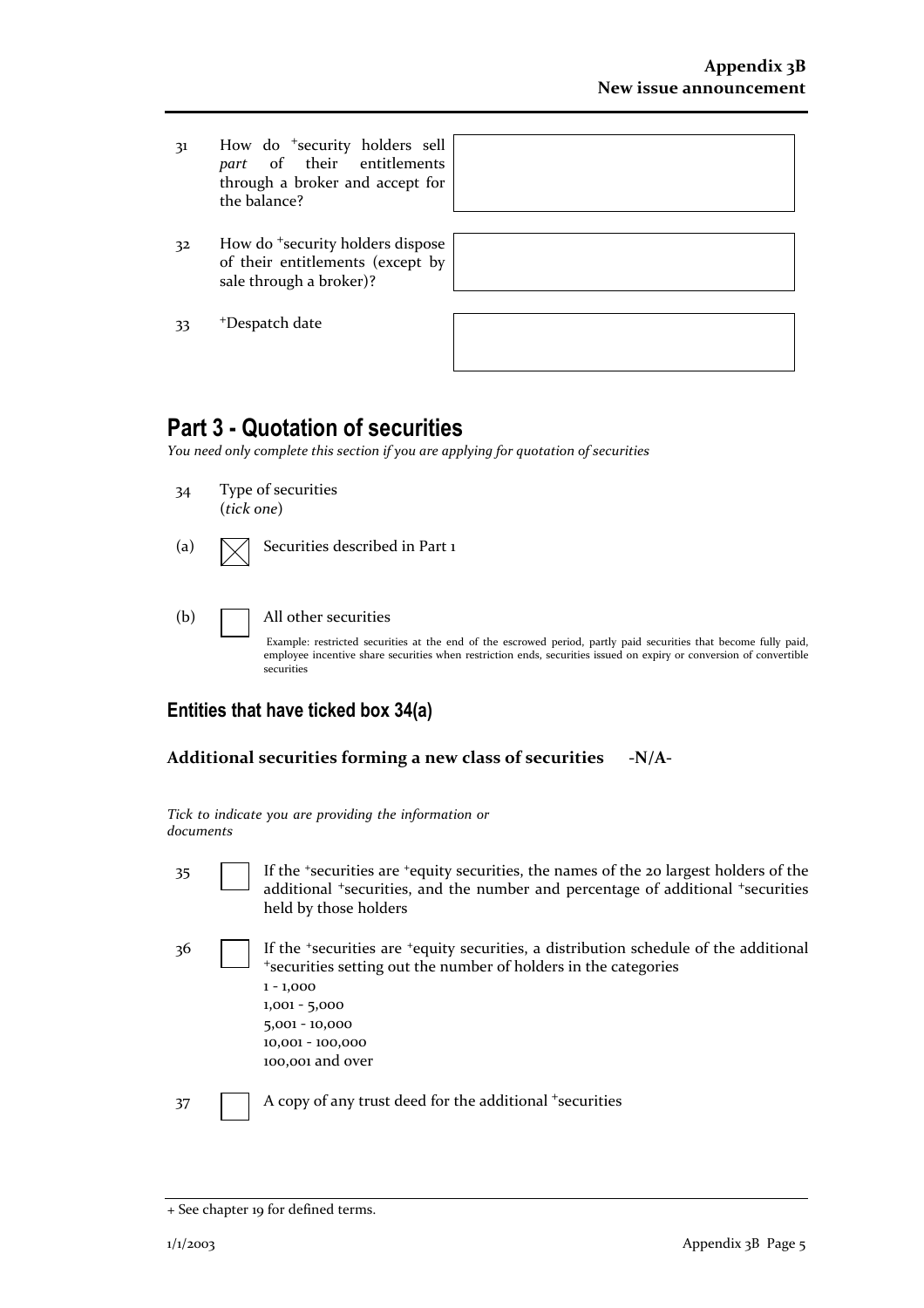## Entities that have ticked box  $34(b) - N/A$  -

- 38 Number of securities for which <sup>+</sup>quotation is sought
- 39 Class of <sup>+</sup>securities for which quotation is sought
- 40 Do the <sup>+</sup>securities rank equally in all respects from the date of allotment with an existing <sup>+</sup>class of quoted <sup>+</sup>securities?

If the additional securities do not rank equally, please state:

- the date from which they do
- the extent to which they participate for the next dividend, (in the case of a trust, distribution) or interest payment
- the extent to which they do not rank equally, other than in relation to the next dividend, distribution or interest payment
- 41 Reason for request for quotation now

Example: In the case of restricted securities, end of restriction period

(if issued upon conversion of another security, clearly identify that other security)

42 Number and <sup>+</sup>class of all <sup>+</sup>securities quoted on ASX (including the securities in clause 38)

<sup>+</sup> See chapter 19 for defined terms.